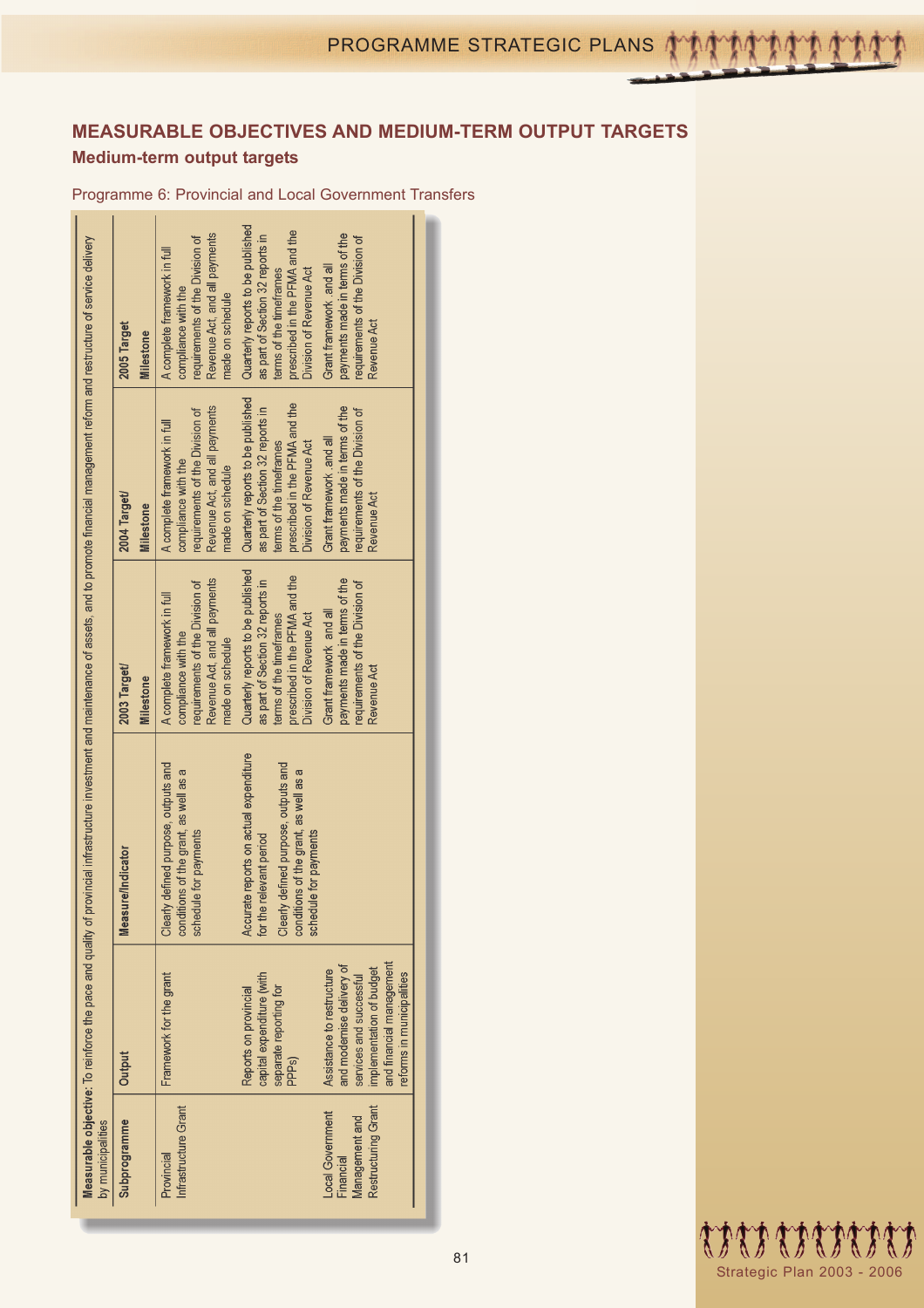# **RESOURCE PLAN**

# **Expenditure estimates**

#### Table 7: Provincial and Local Government Transfers

| Subprogramme                                                     |                 | Medium-term expenditure estimate |           |               |  |
|------------------------------------------------------------------|-----------------|----------------------------------|-----------|---------------|--|
|                                                                  | <b>Adjusted</b> |                                  |           |               |  |
|                                                                  | appropriation   |                                  |           |               |  |
| <b>R</b> thousand                                                | 2002/03         | 2003/04                          | 2004/05   | 2005/06       |  |
| <b>Provincial Infrastructure Grant</b>                           | 1 950 000       | 2 534 488                        | 2876362   | 3 0 5 7 7 7 3 |  |
| Local Government Financial Management and Restructuring<br>Grant | 530 000         | 526 915                          | 542 149   | 571678        |  |
| <b>Total</b>                                                     | 2 480 000       | 3 061 403                        | 3 418 511 | 3 6 27 4 51   |  |
| Change to 2002 Budget Estimate                                   | 75 000          | 69 403                           | 72 271    |               |  |
| <b>Economic classification</b>                                   |                 |                                  |           |               |  |
| Current                                                          | 530 000         | 526 915                          | 542 149   | 571678        |  |
| Personnel                                                        |                 |                                  |           |               |  |
| Social contributions                                             |                 |                                  |           |               |  |
| <b>Transfer payments</b>                                         | 529 230         | 525 830                          | 540 898   | 570 412       |  |
| Other current                                                    | 770             | 1085                             | 1 2 5 1   | 1 2 6 6       |  |
| Capital                                                          | 1 950 000       | 2 534 488                        | 2 876 362 | 3 0 5 7 7 7 3 |  |
| <b>Transfer payments</b>                                         | 1950000         | 2 534 488                        | 2 876 362 | 3 0 5 7 7 7 3 |  |
| Acquisition of capital assets                                    |                 |                                  |           |               |  |
|                                                                  |                 |                                  |           |               |  |
| Total                                                            | 2 480 000       | 3 061 403                        | 3 418 511 | 3 627 451     |  |
| Standard items of expenditure                                    |                 |                                  |           |               |  |
| Personnel                                                        |                 |                                  |           |               |  |
| Administrative                                                   |                 |                                  |           |               |  |
| Inventories                                                      |                 |                                  |           |               |  |
| Equipment                                                        |                 |                                  |           |               |  |
| Land and buildings                                               |                 |                                  |           |               |  |
| Professional and special services                                | 770             | 1 0 8 5                          | 1 2 5 1   | 1 2 6 6       |  |
| <b>Transfer payments</b>                                         | 2 479 230       | 3 060 318                        | 3 417 260 | 3 626 185     |  |
| Miscellaneous                                                    |                 |                                  |           |               |  |
| Total                                                            | 2 480 000       | 3 061 403                        | 3 418 511 | 3 627 451     |  |

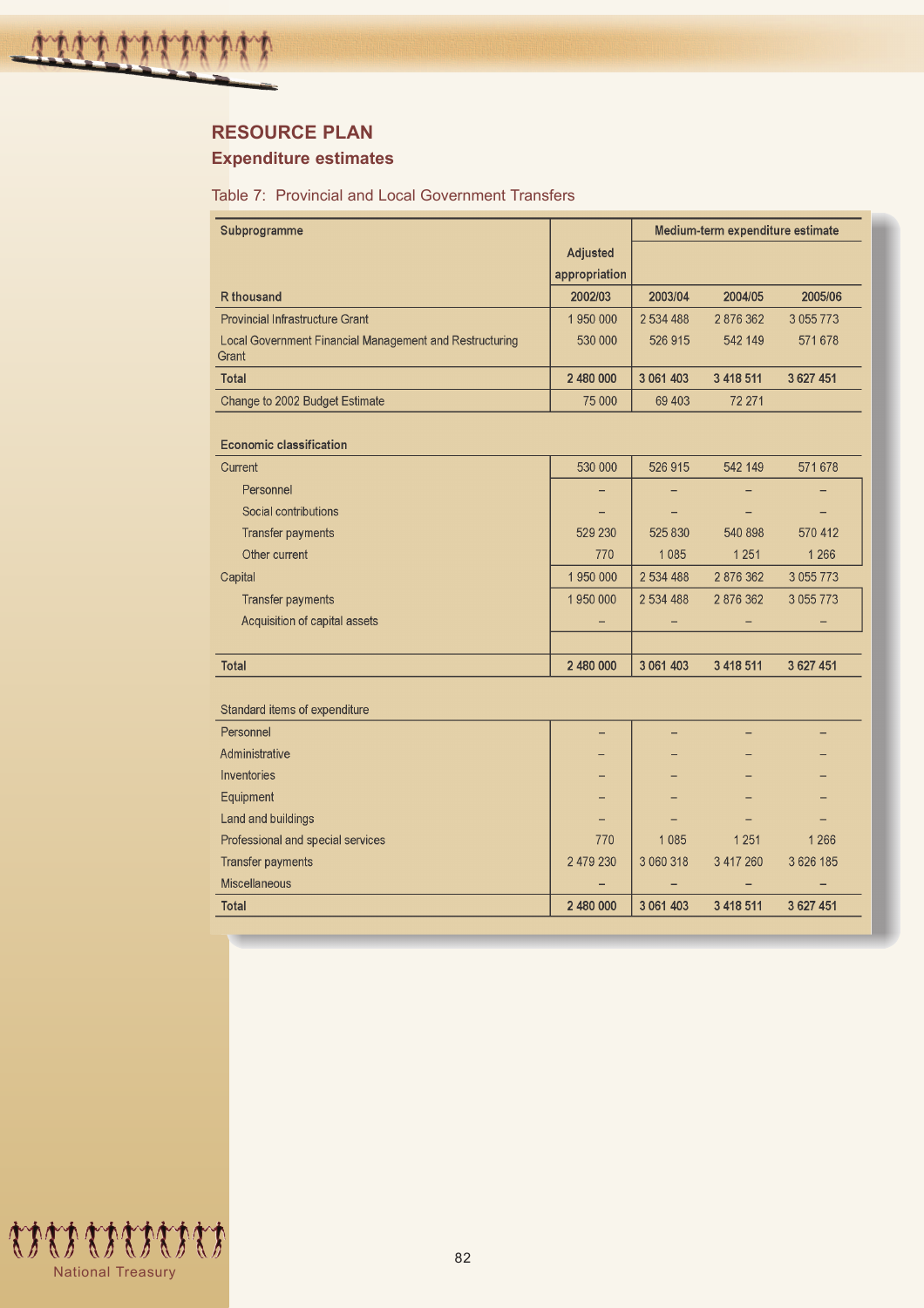|                                                                  |                 | Medium-term expenditure estimate |           |               |
|------------------------------------------------------------------|-----------------|----------------------------------|-----------|---------------|
|                                                                  | <b>Adjusted</b> |                                  |           |               |
|                                                                  | appropriation   |                                  |           |               |
| <b>R</b> thousand                                                | 2002/03         | 2003/04                          | 2004/05   | 2005/06       |
| Transfer payments per subprogramme                               |                 |                                  |           |               |
| <b>Provincial Infrastructure Grant</b>                           |                 |                                  |           |               |
| <b>Provincial Infrastructure</b>                                 | 1 550 000       | 2 3 3 4 4 8 8                    | 2 876 362 | 3 0 5 5 7 7 3 |
| <b>Flood Rehabilitation</b>                                      | 400 000         | 200 000                          |           |               |
| Supplementary allocation                                         |                 |                                  |           |               |
| Mpumalanga (sec 100(1)(a) of the<br>Constitution)                |                 |                                  |           |               |
| Northern Cape Legislature                                        |                 |                                  |           |               |
| Adjustments Estimate (accumulated debt)                          |                 |                                  |           |               |
| Local Government Financial Management and Restructuring<br>Grant |                 |                                  |           |               |
| <b>Local Government Restructuring</b>                            | 375 000         | 315 000                          | 342 900   | 363 474       |
| <b>Financial Management: Municipalities</b>                      | 111 000         | 151 000                          | 129 000   | 133 740       |
| Financial Management: Development Bank of Southern Africa        | 43 230          | 59 830                           | 68 998    | 73 198        |
| Total                                                            | 2 479 230       | 3 060 318                        | 3 417 260 | 3626185       |

## **Expenditure trends**

The *Provincial Infrastructure Grant* rises from R2,5 billion in 2002/03 to R3 billion in 2003/04, increasing to R3,6 billion at the end of the MTEF. The *Local Government Financial and Restructuring Grant* increases from R526 million in 2003/04 to R572 million in the outer year.

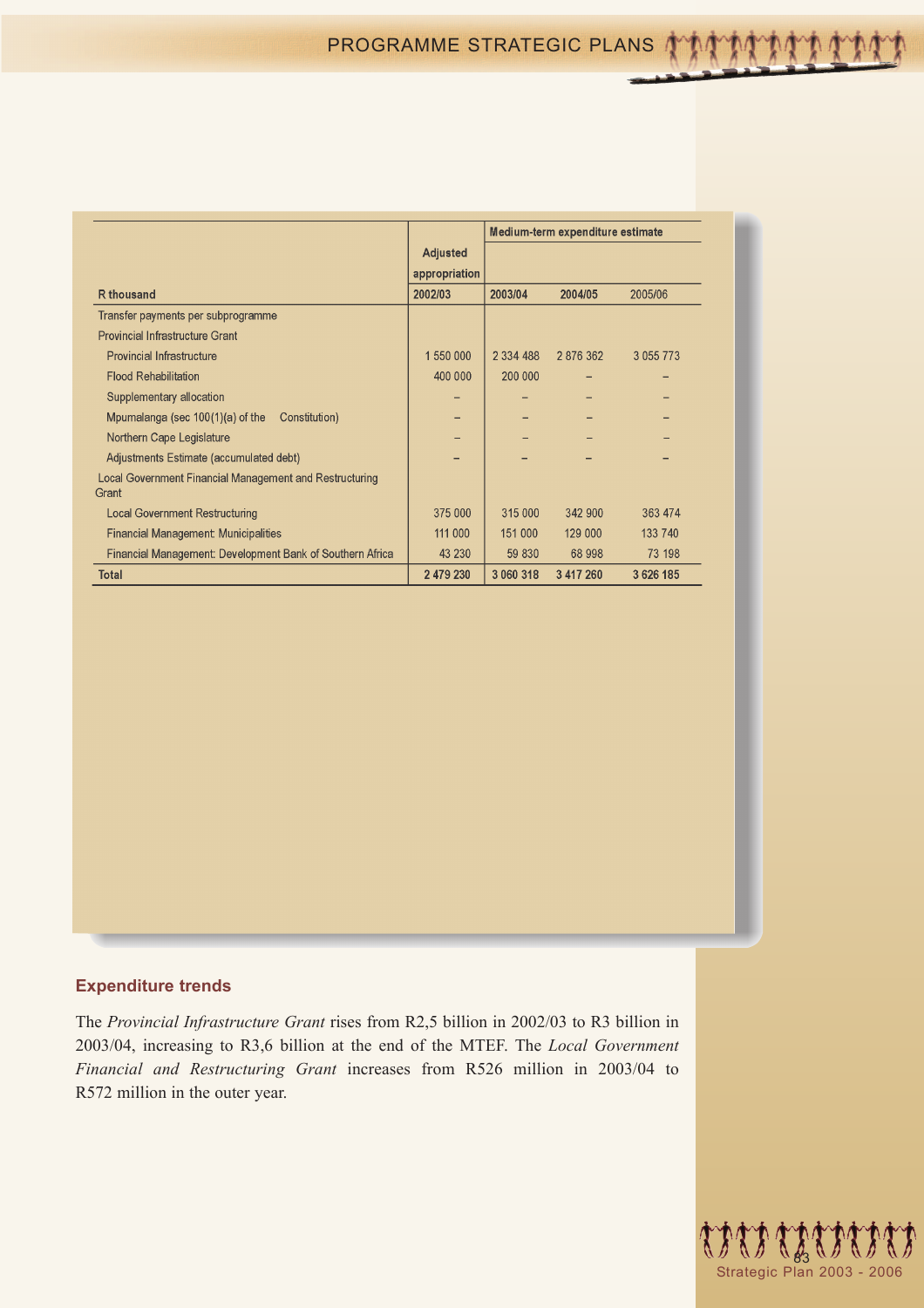# **PROGRAMME 7: CIVIL AND MILITARY PENSIONS, CONTRIBUTIONS TO FUNDS AND OTHER BENEFITS**

**Purpose**: The *Civil and Military Pensions, Contributions to Funds and Other Benefits* programme provides for pension and post-retirement medical-benefit obligations to former employees of state departments and bodies, and for similar benefits for retired members of the military.

**Measurable objective**: The programme aims to ensure the payment of benefits and awards to beneficiaries of departments, state-aided bodies and other specified bodies in terms of various statutes, collective-bargaining agreements and other commitments.

There are two subprogrammes:

- *Civil Pensions and Contributions to Medical Schemes* provides for the payment of benefits out of pension and other funds to the beneficiaries of various public sector bodies in terms of various statutes, collective-bargaining agreements and other commitments. The subprogramme also provides for the payment of special pensions to persons who have made sacrifices or served the public interest in the establishment of a democratic constitutional order.
- *Military Pensions and Other Benefits*, which provide for the payment of military pension benefits and medical claims arising from treatment for disability, medical assistive devices, and other related expenses, in keeping with statutory requirements and commitments.

#### **Policy Developments**

*Pensions Administration* – the operational arm of the Government Employees Pension Fund (GEPF) – administers a range of benefit and pension schemes for Government on an agency basis. The GEPF is self-funded and produces its own strategic plan and annual report.

*Civil Pensions and Contributions to Funds* ensures the timely payment of government contributions to medical-aid schemes in respect of civil pensioners, surviving spouses, dependants and civil pensioners who were not members of medical schemes during their period of service (by special concession). It also ensures payment to medical schemes in respect of pensioners and widows of the former Development Boards and the National Film Board.

Following an in-depth investigation, the method of payment of contributions to medical schemes is being restructured, enhancing the reconciliation process to ensure timeous and correct payment. *Pensions Administration* also aims to implement a new medical-scheme fee structure to ensure compliance with industry standards. Part of this process will include the appointment of a health risk manager to manage the business relationship between the participating entities and has implemented an appropriate risk model to facilitate adequate actuarial modeling and costing of payments.

The programme is also responsible for payment of compensation benefits to government employees in respect of temporary, total or partial disablement or as a result of injuries

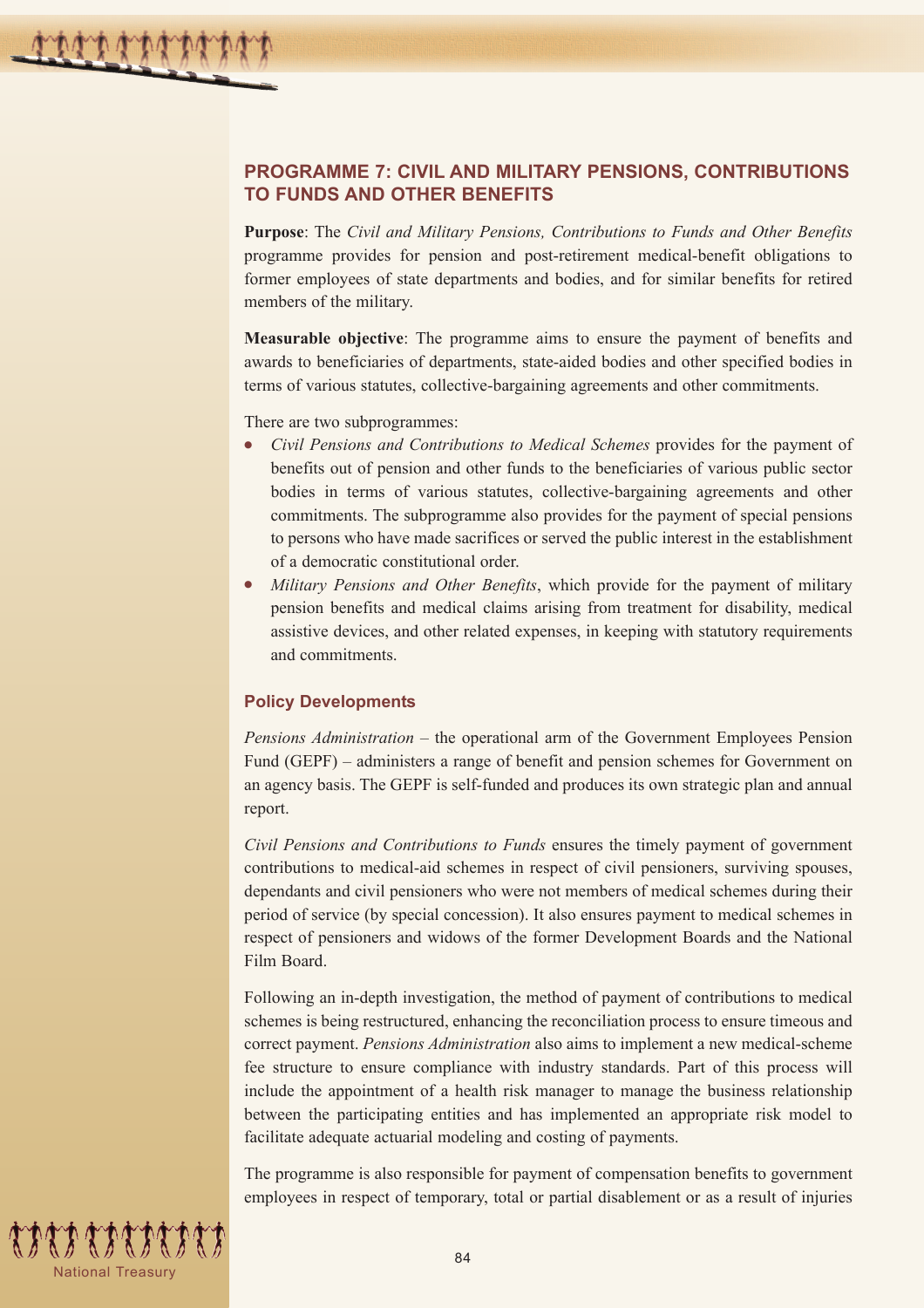sustained on duty and, in cases of death, to dependants of such beneficiaries in accordance with the Compensation for Occupational Injuries and Diseases Act (130 of 1993).

The payment of special pensions to persons who have made sacrifices or served the public interest in the establishment of a democratic constitutional order also forms part of the subprogramme. This includes members of any armed or military force not established by or under any law and which is under the authority and control of, or associated with and promotes the objectives of political organisations or dependants of such persons in terms of the Special Pensions Act (69 of 1996).

The Act gives effect to Section 189 of the Interim Constitution regarding the prescription of rules for determining the persons who are entitled to receive special pensions and to provide for the establishment of structures to implement the Act – that is, the Special Pensions Board and the Special Pensions Review Board.

The number of applications received since 1996 totals 32 204. Of these, 99 per cent had been processed by 31 January 2003. The Special Pensions Boards is still processing the remaining 1 per cent and a further batch of 2 438 late applications.

Of those applications that were processed, 33 per cent were approved and 67 per cent were rejected. Of those that were rejected, 35 per cent (67 899) were in respect of applicants who do not qualify because of the age restriction (that is, those that were under the age of 35 years at the commencement date of the Act, 1 December 1996).

Since full implementation of the Act in 1997, the Special Pensions Review Board has received 4 404 appeals. Of these, 53 per cent had been processed by 31 January 2003. Of these, 7 per cent were approved and 93 per cent rejected.

In addition to amendments to the Act currently under consideration by the Parliamentary Committee on Finance, the special pensions process will be reviewed over the next year. The review will examine the special pensions benefit structure and the required legislative amendments to facilitate implementation.

*Military Pensions and Other Benefits* ensures the timeous payment of military pensions to ex-soldiers who were involved in the pre-1914 Wars, the First and Second World Wars, the Korean War, and post-1960 Wars, national servicemen, South African Citizen Force members who participated in the Border War, and members from the former non-statutory forces or their dependants in accordance with the Military Pensions Act (84 of 1976).

Other benefits expended include payments to ex-service personnel for medical claims for disability, medical appliances and subsistence and travelling allowances in terms of the Military Pensions Act; and payment of an administration grant to the South African Legion to attend to the socio-economic needs of war veterans. The Legion's involvement includes facilitating communication, through the publication of policy changes, as well as acting as a mediator between the Treasury and pensioners for purposes of addressing queries and applications for pensions.

The appointment of a health risk manager will ensure the pursuit of best practice managed health care practices, contributing to affordability and sustainability over the MTEF

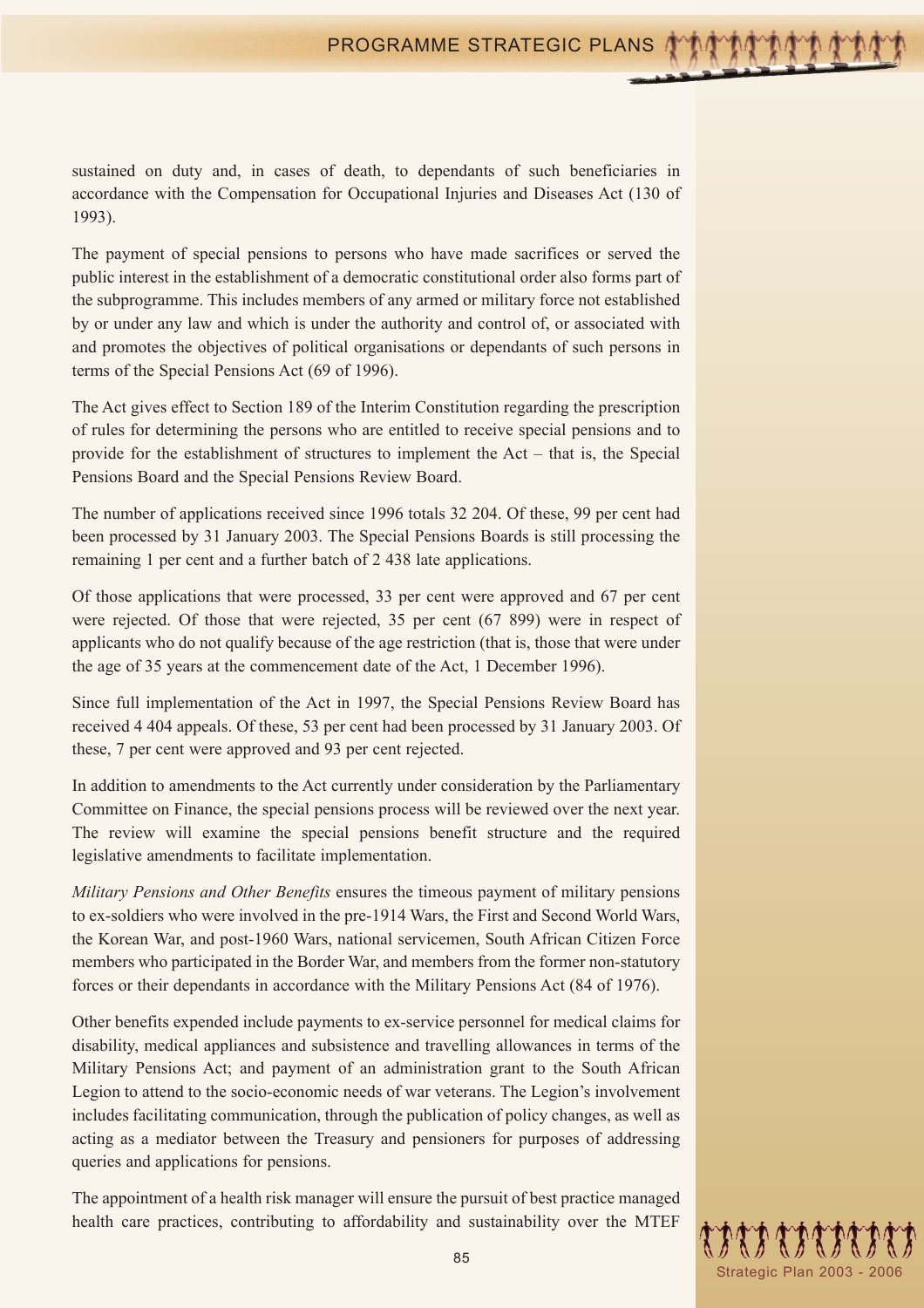

period.

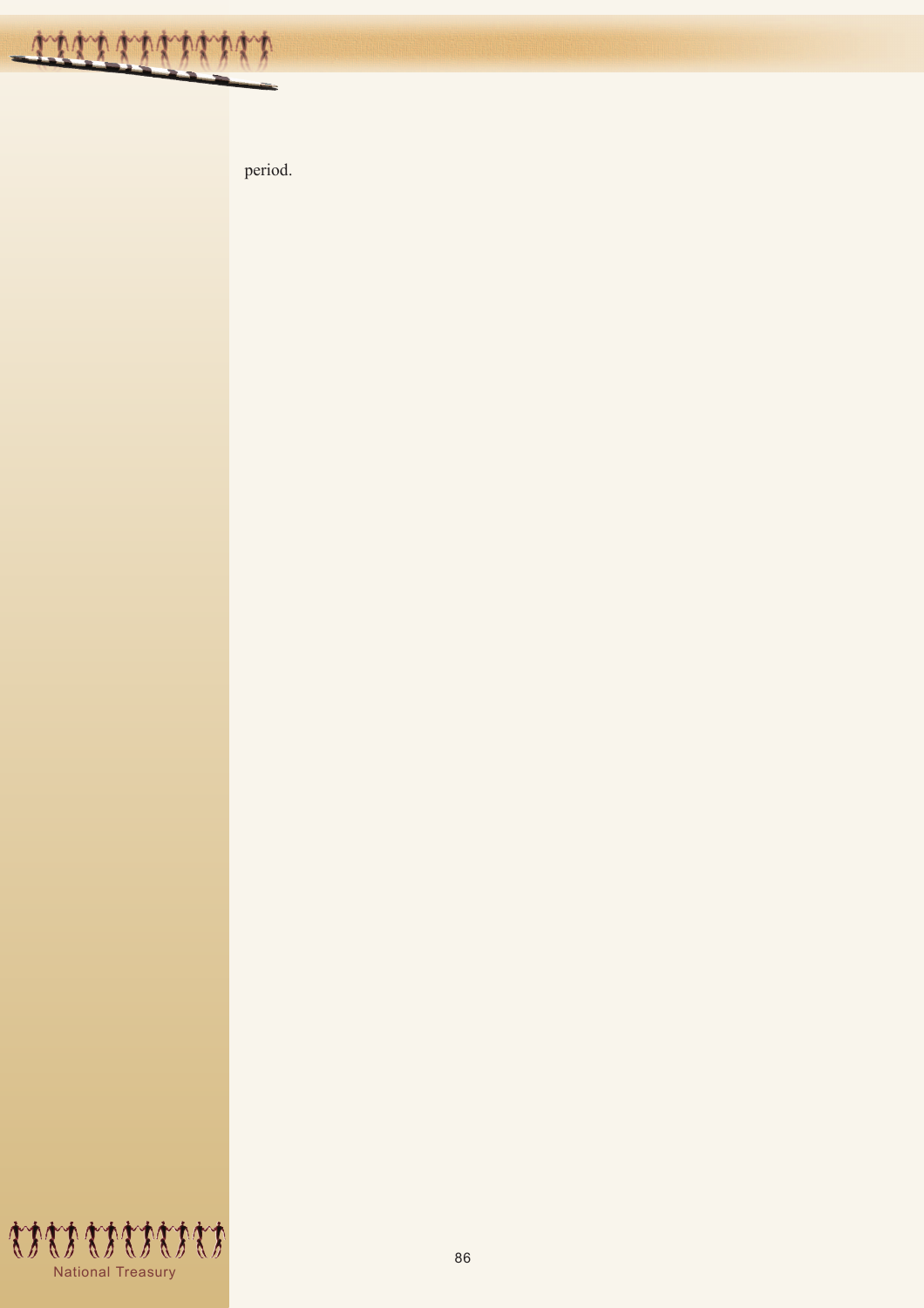# **MEASURABLE OBJECTIVES AND MEDIUM-TERM OUTPUT TARGETS**

# **Medium-term output targets**

Programme 7 Civil and Military Pensions, Contributions to Funds and Other Benefits

|                                                                                                                                                                                                                      | 2005 Target/<br>Milestone | Payment to be made on the first<br>working day of each month                              | of the month following the month<br>Payment to be made by the end<br>in which the expenses were<br><b>Incurred</b> | Payment to be made by the 7 <sup>th</sup><br>working day of each month                   | Payment to be made on the 1 <sup>st</sup><br>working day of each month | Payment of claims on receipt of<br>claims from service providers |  |
|----------------------------------------------------------------------------------------------------------------------------------------------------------------------------------------------------------------------|---------------------------|-------------------------------------------------------------------------------------------|--------------------------------------------------------------------------------------------------------------------|------------------------------------------------------------------------------------------|------------------------------------------------------------------------|------------------------------------------------------------------|--|
|                                                                                                                                                                                                                      | 2004 Target/<br>Milestone | Payment to be made on the first<br>working day of each month                              | of the month following the month<br>Payment to be made by the end<br>in which the expenses were<br><b>Incurred</b> | Payment to be made by the 7 <sup>th</sup><br>working day of each month                   | Payment to be made on the 1 <sup>st</sup><br>working day of each month | Payment of claims on recept of<br>claims from service providers  |  |
|                                                                                                                                                                                                                      | 2003 Target/<br>Milestone | Payment to be made on the first<br>working day of each month                              | of the month following the month<br>Payment to be made by the end<br>in which the expenses were<br><b>incurred</b> | Payment to be made by the 7 <sup>th</sup><br>working day of each month                   | Payment to be made on the 1 <sup>st</sup><br>working day of each month | Payment of claims on receipt of<br>claims from service providers |  |
|                                                                                                                                                                                                                      | <b>Measure/Indicator</b>  | 17 614 beneficiaries paid monthly                                                         | 82 256 members paid monthly                                                                                        | administration fees i.r.o. 959<br>Payment of risk and<br>members monthly                 | 7 667 beneficiaries paid monthly                                       | 4 944 beneficiaries paid monthly                                 |  |
| Measurable objective: To ensure the payment of benefits and awards to beneficiaries of departments, state-aided bodies and other specified bodies in terms of various statutes, collective-bargaining agreements and | Output                    | contributions to funds (including Special<br>Payment of pension benefits and<br>Pensions) | Payment of contributions to medical-aid<br>schemes                                                                 | Payment of risk and administration fees to<br>the Political Office Bearers' Pension Fund | Payment of military pension benefits                                   | Payment to service providers for medical<br>expenses             |  |
| other commitments.                                                                                                                                                                                                   | Subprogramme              | Civil Pensions and<br>Contribution to<br><b>Funds</b>                                     |                                                                                                                    |                                                                                          | and Other Benefits<br><b>Military Pensions</b>                         |                                                                  |  |

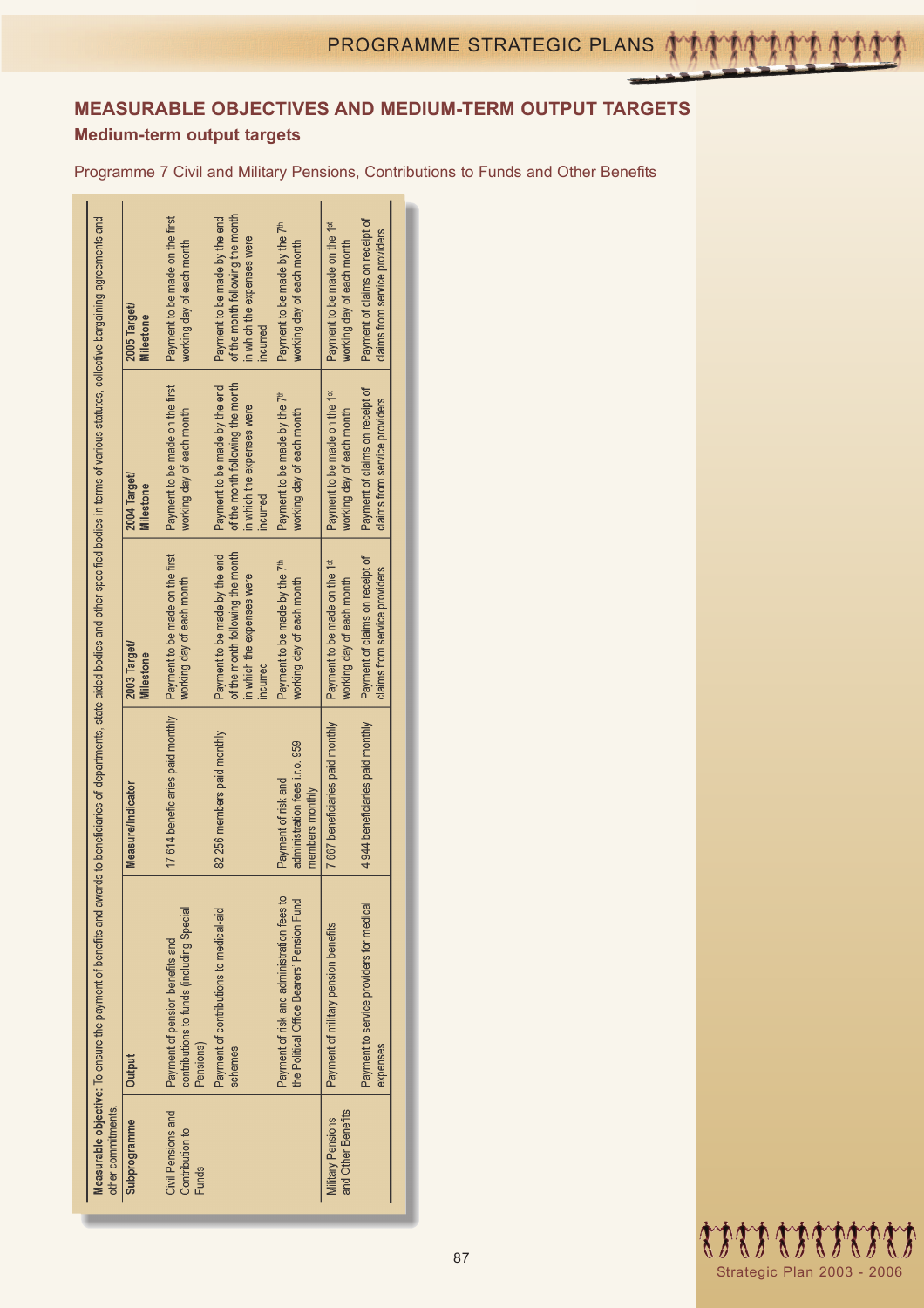# **RESOURCE PLAN**

# **Expenditure estimates**

| Table 8: Civil and Military Pensions, Contributions to Funds and Other Benefits |  |  |  |  |
|---------------------------------------------------------------------------------|--|--|--|--|
|---------------------------------------------------------------------------------|--|--|--|--|

| Subprogramme                                | Medium-term expenditure estimate |                |                |                |  |  |
|---------------------------------------------|----------------------------------|----------------|----------------|----------------|--|--|
|                                             | <b>Adjusted</b>                  |                |                |                |  |  |
|                                             | appropriation                    |                |                |                |  |  |
| <b>R</b> thousand                           | 2002/03                          | 2003/04        | 2004/05        | 2005/06        |  |  |
| Civil Pensions and Contributions to Funds   | 1780 358                         | 1904569        | 2038966        | 2 161 304      |  |  |
| Military Pensions and Other Benefits        | 135 277                          | 125 000        | 125 000        | 132 500        |  |  |
| <b>Total</b>                                | 1915635                          | 2 029 569      | 2 163 966      | 2 293 804      |  |  |
| Change to 2002 Budget Estimate              |                                  |                |                |                |  |  |
|                                             |                                  |                |                |                |  |  |
| Economic classification                     |                                  |                |                |                |  |  |
| Current                                     | 1915635                          | 2 0 29 5 67    | 2 163 964      | 2 293 802      |  |  |
| Personnel                                   |                                  |                |                |                |  |  |
| Social contributions                        | 1777038                          | 1890359        | 2 0 2 3 9 0 4  | 2 145 339      |  |  |
| Transfer payments                           | 116 572                          | 116 642        | 116 740        | 123744         |  |  |
| Other current                               | 22 0 25                          | 22 566         | 23 3 20        | 24 7 19        |  |  |
| Capital                                     |                                  | $\overline{2}$ | $\overline{2}$ | $\overline{2}$ |  |  |
| <b>Transfer payments</b>                    |                                  | $\overline{2}$ | $\overline{2}$ | $\overline{2}$ |  |  |
| Acquisition of capital assets               |                                  |                |                |                |  |  |
|                                             |                                  |                |                |                |  |  |
| <b>Total</b>                                | 1915635                          | 2 0 29 5 69    | 2 163 966      | 2 293 804      |  |  |
|                                             |                                  |                |                |                |  |  |
| Standard items of expenditure               |                                  |                |                |                |  |  |
| Personnel                                   |                                  |                |                |                |  |  |
| Administrative                              |                                  |                |                |                |  |  |
| Inventories                                 |                                  |                |                |                |  |  |
| Equipment                                   |                                  |                |                |                |  |  |
| Land and buildings                          |                                  |                |                |                |  |  |
| Professional and special services           | 22 0 25                          | 22 5 66        | 23 3 20        | 24 7 19        |  |  |
| Transfer payments                           | 116 572                          | 116 644        | 116 742        | 123 746        |  |  |
| Miscellaneous                               | 1777038                          | 1890359        | 2 023 904      | 2 145 339      |  |  |
| <b>Total</b>                                | 1915 635                         | 2029 569       | 2 163 966      | 2 2 9 3 8 0 4  |  |  |
|                                             |                                  |                |                |                |  |  |
| Transfer payments per subprogramme          |                                  |                |                |                |  |  |
| Civil Pensions and Contributions to Funds   |                                  |                |                |                |  |  |
| Provident Funds for Associated Institutions | 696                              | 727            | 771            | 817            |  |  |
| United Kingdom Tax                          | 2 6 2 4                          | 2742           | 2906           | 3 0 8 0        |  |  |
| Contribution to Closed Pension Fund         |                                  |                |                |                |  |  |
| Military Pensions and Other Benefits        |                                  |                |                |                |  |  |
| Military Pensions: Ex-Servicemen            | 45 158                           | 44 090         | 42 175         | 44 70 6        |  |  |
| <b>SA Citizen Force</b>                     | 68 042                           | 69 031         | 70 833         | 75 083         |  |  |
| <b>SA Legion</b>                            | 50                               | 52             | 55             | 58             |  |  |
| Civil protection                            | $\overline{2}$                   | $\overline{2}$ | $\overline{2}$ | $\overline{2}$ |  |  |
|                                             |                                  |                |                |                |  |  |

## **Expenditure trends**

Government is contribution to medical schemes for retired civil servants carries the largest expenditure burden in this programme, growing from R1,3 billion in 2002/03 to R1,5 billion in 2005/06. Because of the accelerated adjudication of applications as a result of the appointment of a full time Special Pensions Board and a Special Pensions Review Board by the Minister of Finance, Special Pension payments increased after 2001/02. This is expected to slow down over the 2003 MTEF period as the payment process is completed.

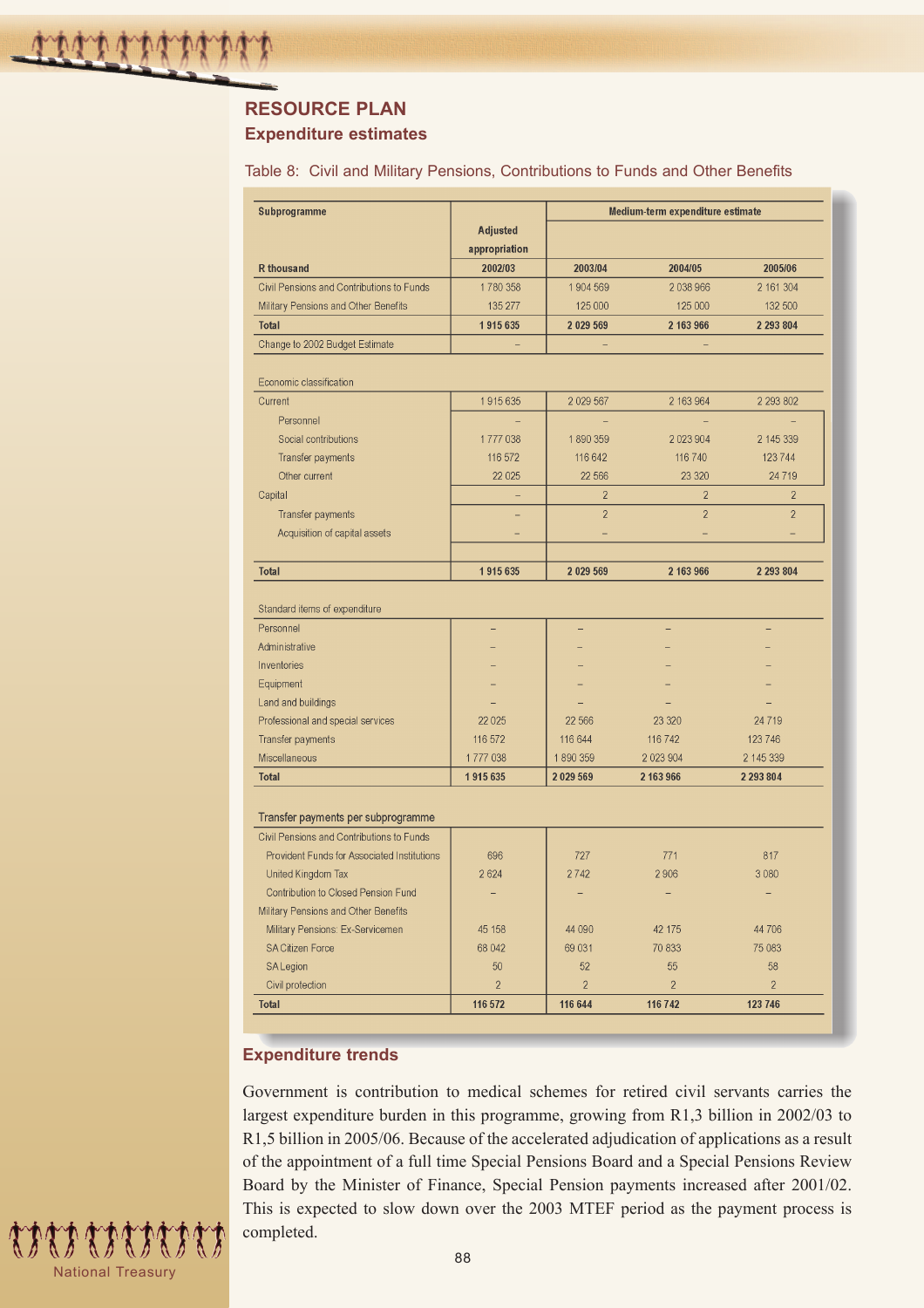## **PROGRAMME 8: FISCAL TRANSFERS**

**Purpose**: The *Fiscal Transfers programme* make funds available to public authorities and other institutions in terms of the legal provisions governing the financial relations between Government and the particular authority or institution, including international development institutions of which Government is a member.

**Measurable objective**: The programme aims to meet certain international and other statutory financial obligations, to meet the costs of effectively and efficiently raising revenue for the purposes of the state, and to finance intelligence gathering and other secret services in the national interest.

Domestic transfers are made to:

- The *Development Fund* of the Development Bank of Southern Africa.
- The *South African Revenue Service*, which is responsible for collection of revenue in terms of the South African Revenue Service Act (34 of 1997).
- The *Financial and Fiscal Commission*, a constitutional body charged with making recommendations about the equitable division of revenue.
- The *Secret Services Account*, used to finance the activities of the National Intelligence Agency, the South African Secret Service, and certain activities of the Detective Service of the South African Police Service.
- The *Financial Intelligence Centre*, which is charged with assisting in combating money laundering and strengthening financial regulation capacity.

Foreign transfer payments, made in terms of the relevant international obligations of Government are made to:

- *Lesotho* and *Namibia* in terms of the Multilateral Monetary Agreement.
- The *World Bank Group*.
- The *Highly Indebted Poor Countries Initiative* (HIPC) of the International Monetary Fund.
- The *African Development Fund*.
- The *African Development Bank*.

#### **Policy Developments**

#### Domestic transfers

#### *South African Revenue Service*

The South African Revenue Service (SARS) has continued to make significant progress in enhancing its administrative capacity in order to become a world-class tax and customs administrator, capable of effectively responding to the challenges of globalisation. Tax collections have consistently surpassed budget targets. In 2002/03, total tax revenue collected amounted to R281,6 billion, exceeding the original target by R1,5 billion.

In 2001, SARS launched Siyakha, its most expansive transformation programme to date. The programme aims to overhaul the organisation's operational infrastructure through business process re-engineering. SARS has also made significant progress orientating its culture towards customer service and improved service delivery, embodied in the

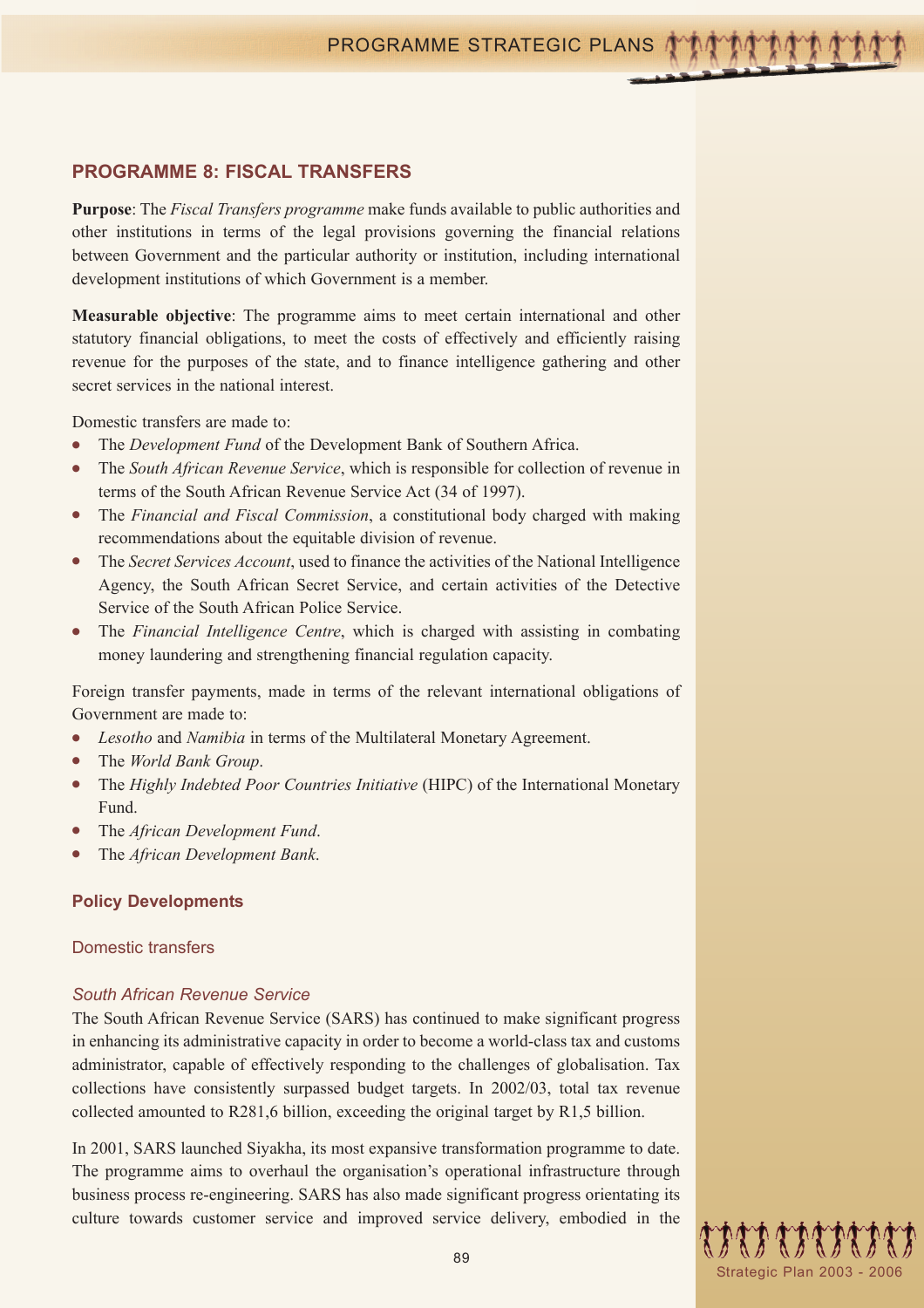principles of Batho Pele. The organisation continues to make progress in building its enforcement capability and tackling willful non-compliance through the performance of integrated audits, collaboration with industries and professional bodies, as well as implementing risk-based techniques in managing its activities.

During 2003/04, SARS will focus on developing and implementing a comprehensive compliance strategy that provides an integrated response to taxpayer behaviour. The strategy includes simplifying administrative processes, improving service levels, and strengthening targeted enforcement initiatives.

Over the medium term, SARS will continue to seek ways of increasing revenue collections while holding down collection costs and becoming more accessible and transparent. To this end, it will focus on:

- Enhancing core processes in order to eliminate backlogs, improving the quality of assessment and processing in particular;
- Implementing the Siyakha programme in the outlying offices of the Western Cape and Gauteng;
- Implementing a comprehensive risk-management programme to improve corporate governance and internal control;
- Continuing to build on the strengths of its organisational structure, culture and technology, while transforming those elements that remain sub-optimal; and
- Improving taxpayer service, communication and education.

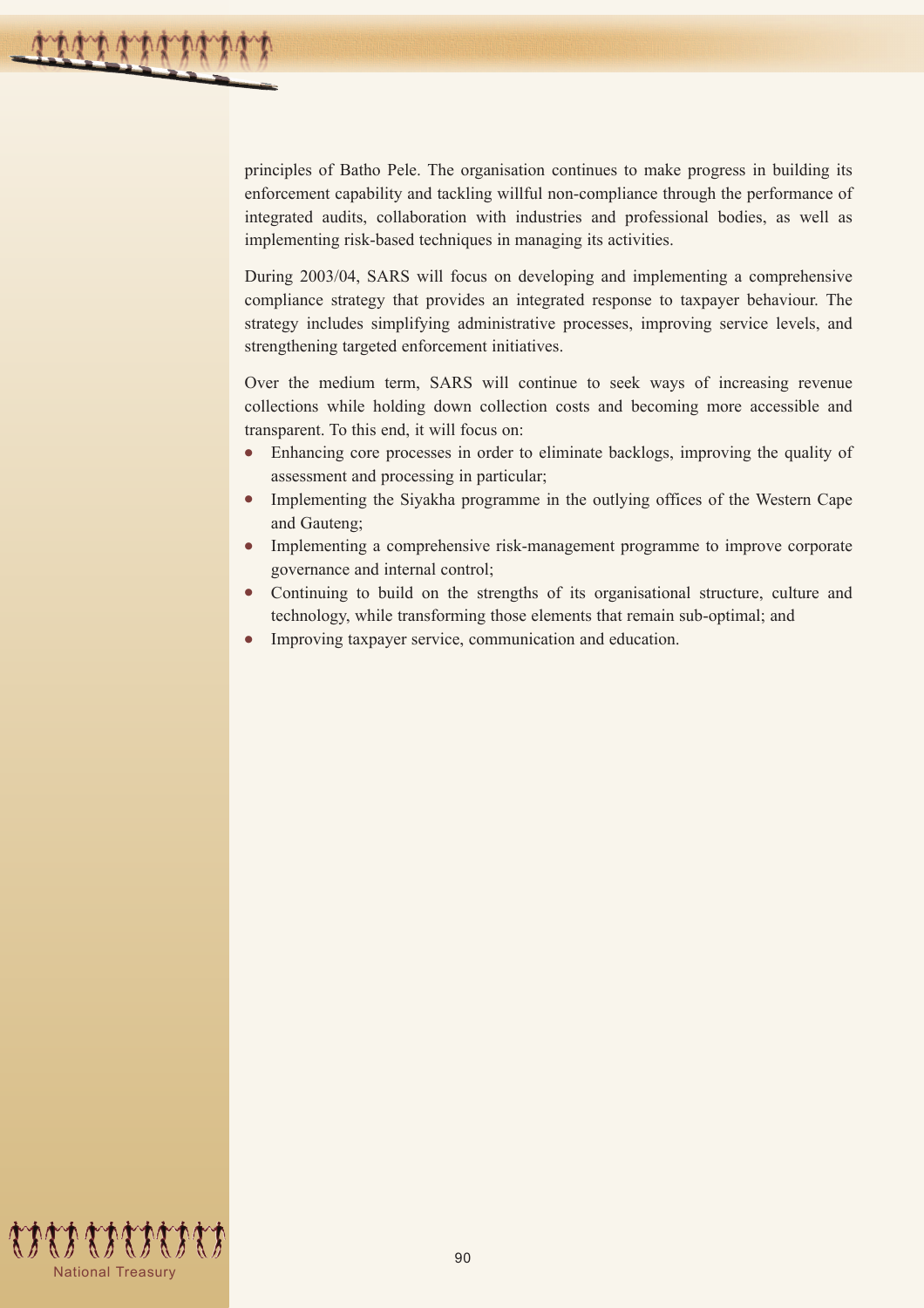|                                 | Revenue/Expenditure<br>outcome |               | <b>Medium-term estimate</b> |             |
|---------------------------------|--------------------------------|---------------|-----------------------------|-------------|
|                                 | <b>Estimated</b>               |               |                             |             |
|                                 | outcome                        |               |                             |             |
| <b>R</b> thousand               | 2002/03                        | 2003/04       | 2004/05                     | 2005/06     |
| Revenue                         |                                |               |                             |             |
| Tax revenue                     |                                |               |                             |             |
| Non-tax revenue                 | 151 540                        | 95 958        | 102 674                     | 109 860     |
| Sale of capital assets          |                                |               |                             |             |
| <b>Transfers received</b>       | 3 501 950                      | 3792007       | 4 602 509                   | 4748312     |
| <b>Total Revenue</b>            | 3 653 490                      | 3 887 965     | 4705183                     | 4 858 172   |
| Expenditure                     |                                |               |                             |             |
| <b>Current expenditure</b>      | 3 586 237                      | 4 0 5 5 2 1 8 | 4 3 9 9 9 7 7               | 4511822     |
| Compensation of employees       | 1867097                        | 2 347 557     | 2 537 090                   | 2 817 684   |
| Goods and services              | 1719 140                       | 1707661       | 1862887                     | 1694 138    |
| Transfer payments and subsidies |                                |               |                             |             |
| Other expenditure               |                                |               |                             |             |
| Capital expenditure             | 282 673                        | 511 112       | 498 334                     | 386 320     |
| <b>Transfer payments</b>        |                                |               |                             |             |
| <b>Fixed assets</b>             | 282 673                        | 511 112       | 498 334                     | 386 320     |
| Land and subsoil assets         |                                |               |                             |             |
| <b>Total Expenditure</b>        | 3868910                        | 4566330       | 4898311                     | 4 8 98 14 2 |
| Surplus/(Deficit)               | (215 420)                      | (678365)      | (193 128)                   | (39970)     |

Table 9: Summary of revenue and expenditure for the South African Revenue Service

## *The Financial and Fiscal Commission*

The Financial and Fiscal Commission (FFC) was established in terms of Section 220 of the Constitution, and of the Financial and Fiscal Commission Act (99 of 1997). The Commission does not generate funds and is financed by way of a transfer payment from the National Treasury.

Section 214 of the Constitution and Section 9 of the Intergovernmental Fiscal Relations Act (97 of 1997) require the FFC to make recommendations on the division of revenue. Under the Act, the FFC submits its recommendations to the Minister of Finance, Parliament and provincial legislatures 10 months ahead of the financial year, or later as may be agreed between the Minister of Finance and the FFC. The Financial and Fiscal Commission Act (99 of 1997), read together with the provisions in other relevant legislation, require the FFC to respond to requests from organs of state on various financial and fiscal issues.

The FFC tabled proposals for this year in Parliament on 30 April 2002 in *Financial and Fiscal Commission Submission*: *Division of Revenue 2003*-*2004*. The provincial proposals were presented to the Budget Council meeting of 17 May by the FFC, and discussed at the Budget Council meetings of the 19 July, 22-24 August and 3 October.

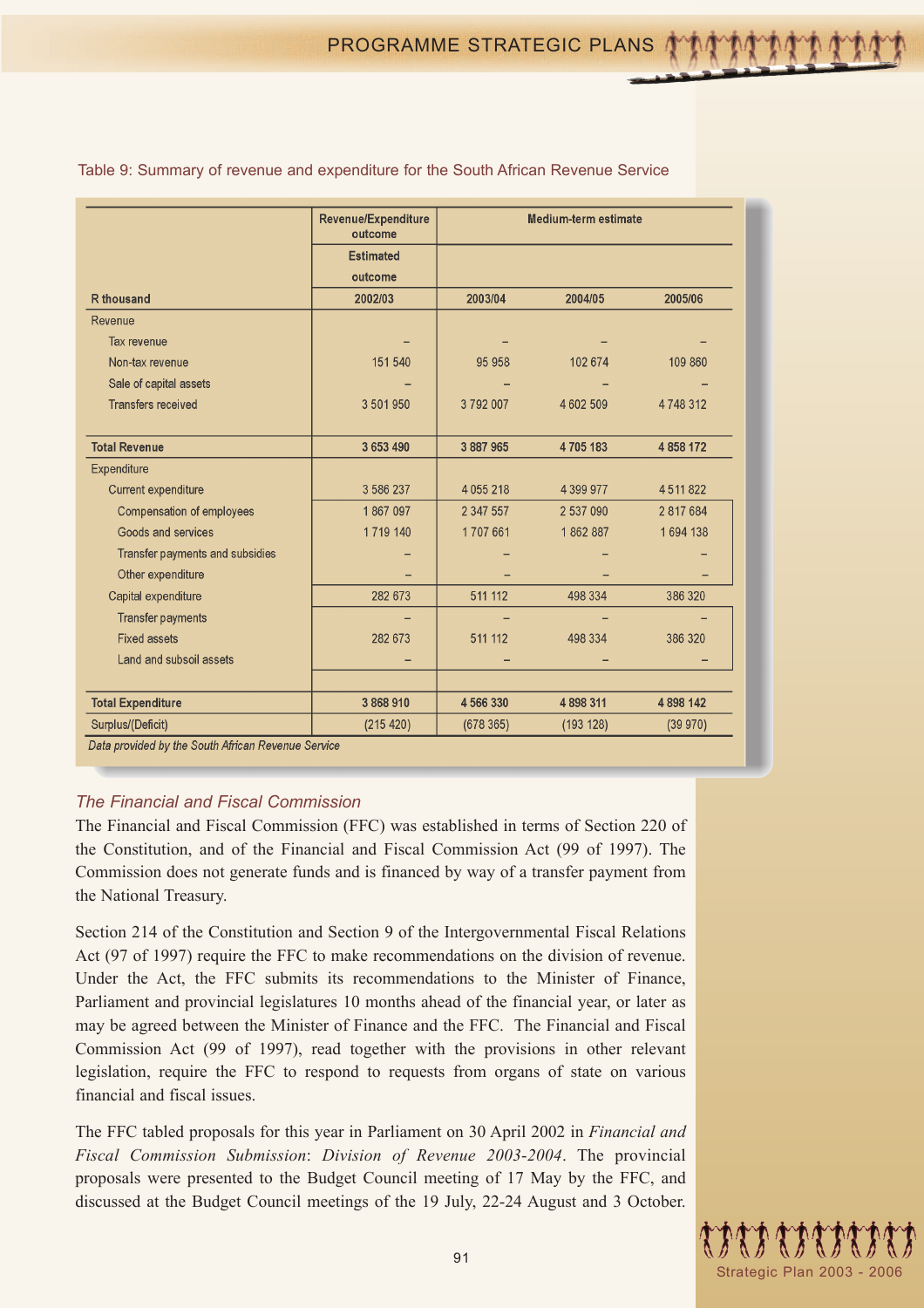The local government proposals were discussed at the joint Finance and Local Government MinMEC of 12 August 2002 and the Budget Forum of 3 October 2002. The extended Cabinet meeting of 16 October also considered national Government's response.

The FFC presented 12 proposals: four proposals on provincial government, five proposals on local government, and three proposals on crosscutting equitable share issues. Most of these do not have immediate implications for the 2003 Budget, as they are either of a general nature or require more research or time to investigate or implement. Some of the proposals are summaries of, and work in progress arising from, proposals made to Parliament during 2001/02.

Provincial government proposals comprise the FFC's recommendations on:

- Provincial Own Revenue Sources;
- Provincial Tax Regulation Process Bill (2001);
- Early childhood development funding;
- Implications of HIV/Aids for the health, education and social development sectors;
- Primary health care; and
- Framework for Comprehensive Social Security Reform.

Local government proposals refer to those on:

- Division of powers and functions between district and local municipalities (July 2001);
- Restructuring of the electricity distribution industry;
- Municipal borrowing and municipal finance markets;
- Municipal Finance Management Bill;
- Remuneration of municipal councillors (July 2001); and
- Measurement of revenue raising capacity.

Government's full response to the Commission's proposals is set out in Annexure E of the *2003 Budget Review*.

#### *The Financial Intelligence Centre*

The Financial Intelligence Centre Act (38 of 2001) provides for the formation of the Financial Intelligence Centre (FIC), the aim of which is to track irregular financial practices, especially the laundering of the proceeds of crime.

Considerable progress continues to be made in implementing the Financial Intelligence Centre Act, which envisages the development of an anti-money laundering environment in South Africa largely in accordance with international standards set by the Financial Action Task Force. The Act creates two institutions – the Money Laundering Advisory Council (MLAC), which is intended to provide the Minister with legislative advice, and the FIC, which is intended to track irregular financial practices, especially the proceeds of crime. The FIC is to receive reports from accountable institutions, store and analyse the information, and thereafter make reports available to law enforcement agencies for investigation or share information with similar bodies internationally.

The Regulations to the Act were approved by Parliament in December 2002 after consideration by the MLAC. These introduced reporting obligations that required

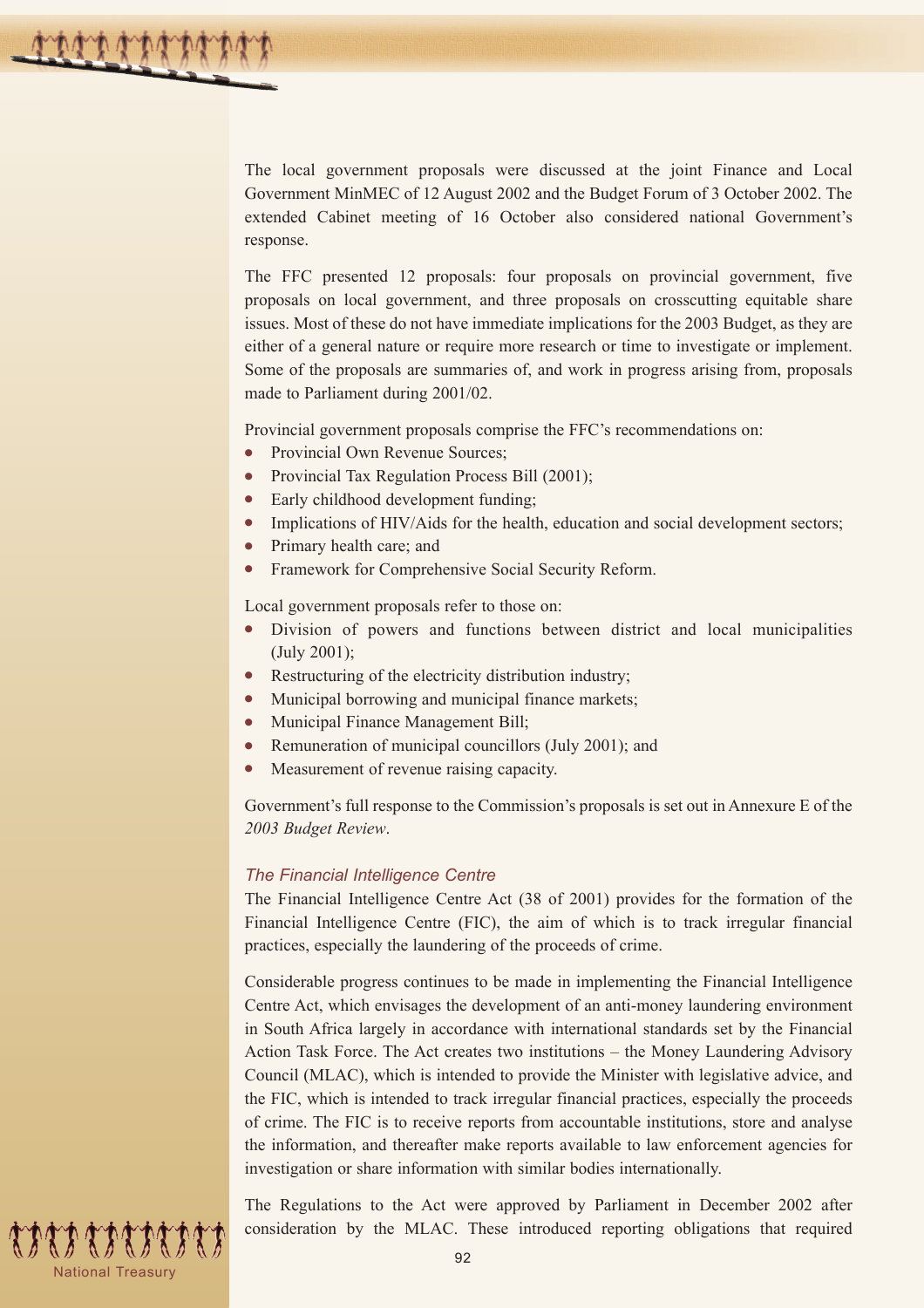accountable institutions to report suspicious transaction reports (STRs) and which came into effect from 3 February 2003. Nearly 1 000 reports were received and processed by the FIC between then and the end of 2002/03 financial year. It has been difficult to estimate the number of STRs the FIC will receive during its first full year. It is anticipated that the rate at which the reports are sent will gradually drop before stabilising. However, this will be offset by the improved quality of reporting. As a result the FIC estimates that it will receive 2 500 STRs during the financial year. It is also estimated that after processing and analysis, the FIC will distribute approximately 120 reports to law-enforcement authorities for investigation during the year.

Compliance measures are being introduced in stages. The majority of businesses in the financial-services industry were compliant at the end of the 2002/03 financial year – having appointed compliance officers; run staff-training programmes; and having had mechanisms in place to report suspicious transactions (STRs) to the FIC. These measures are to be enforced across all accountable institutions during 2003/2004. In addition, regulations regarding customer identification and record-keeping become effective from July 2003.

The FIC is taking active steps to create awareness and provide guidance to accountable institutions, supervisory bodies and law-enforcement authorities. For example, the FIC and, in particular, its Compliance and Prevention division, will continue to participate in conferences and workshop programmes. It will also participate through relevant Setas, such as those for the banking, insurance and other sectors.

The FIC will also run a course for financial investigators from law enforcement authorities and financial institutions on five occasions.

An information technology system has been developed and implemented to enable the receipt and storage of reports by the FIC and will be further refined during the first quarter of the financial year. This system enables the analysis of data and provides facilities to access a variety of databases, although it remains temporary until the future and long-term requirements of the FIC have been fully scoped and implemented, based on international best practice.

A project has been initiated to scope the long-term information technology systems requirements of the FIC. It will set out the necessary development steps, software and hardware requirements; and the resources required and cost details of implementation. Plans have been made for this project to be supported by technical assistance from the World Bank and the financial intelligence units from Canada and Australia.

During the year, the FIC will continue to employ relevant, highly skilled staff in its four divisions – Compliance and Prevention, Monitoring and Analysis, Strategic Research and Administrative Support Services. At present a staff of 20, mainly seconded from different government departments, will be expanded to a full-time staff of about 45 by year end. It is planned that the FIC should have a staff of 76 by the end of next year. A concerted effort will be made to train and equip such staff and expose them to the knowledge and practice of other financial intelligence units. The FIC was establishment by, and has operated as,

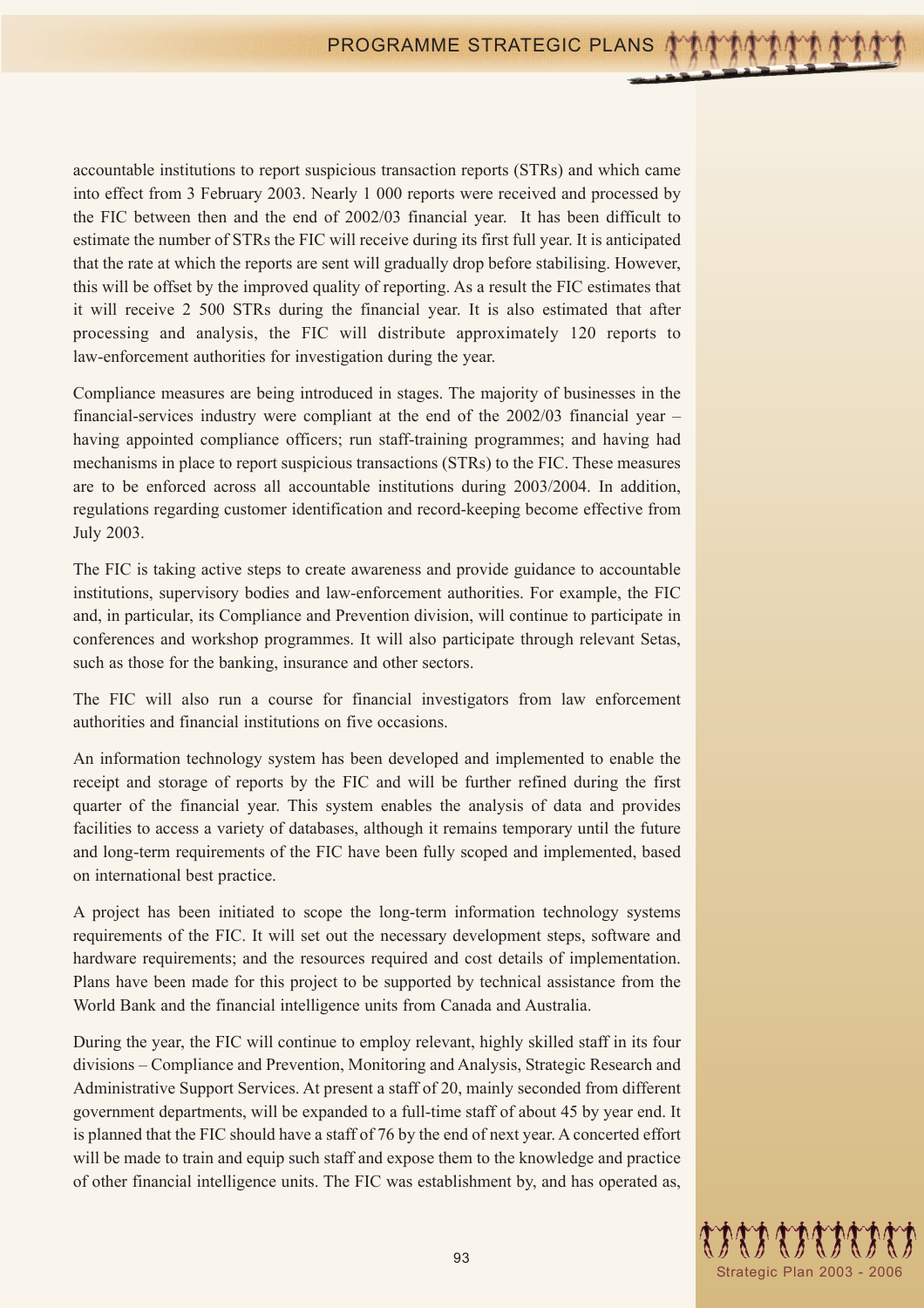a project from within National Treasury. It is anticipated that the FIC will become an autonomous and self-functioning government agency reporting to the Minister of Finance by the end of the second quarter of this financial year.

South Africa has been attending sessions of the Financial Action Task Force (FATF) and its relevant working groups, helping to redefine international anti-money laundering standards and set standards regarding terrorist financing. South Africa has recently had its legislation, systems for coordination and enforcement and the extent of compliance assessed by the FATF. It is anticipated that during the year South Africa will be invited to become the first African country to become a fully-fledged and active member of the organisation. The membership subscription fees are still to be determined, but will be based on a percentage of South Africa's GDP. South Africa was accepted as a member of the Eastern and Southern Africa Anti Money Laundering Group (ESAAMLG) last year and will actively participate in its programmes during the year. Subscription fees for ESAAMLG membership amount to US\$20 000 per annum. In addition, the Egmont Group of Financial Intelligence Units has done an assessment of the FIC and has invited the FIC to become a member of the group, thereby enabling the FIC to share information and expertise with other financial intelligence units.

## **Foreign transfers**

#### *Lesotho and Namibia*

Botswana, Lesotho, Swaziland and South Africa concluded negotiations on the new Southern Africa Customs Union (SACU) dispensation in October 2001. The countries agreed to a new institutional arrangement and a new revenue-sharing formula for the common customs area. The re-negotiated SACU agreement is expected to come into effect in 2004/05.

The Common Monetary Area (CMA) countries meet annually to discuss economic developments in their countries (Lesotho, Namibia, Swaziland and South Africa) and adjustments to foreign-exchange regulations. In 2002 and 2003, the CMA has and will discuss deposit insurance systems and the role of the CMA in macroeconomic convergence in the region.

#### *The HIPC initiative*

At the 2000 Annual Meeting of the World Bank and the International Monetary Fund (IMF), Government pledged to contribute SDR20 million (R250 million) to the Highly Indebted Poor Country (HIPC) initiative – payable in five equal annual installments of SDR4 million each commencing in May 2000. (The rand amount of each installment is determined by the rand-SDR exchange rate on the date of payment). South Africa is still due to pay SDR4 million (R50 million) in 2003/04 and in 2004/05.

In addition in 1999, Government contributed R7,5 million as a grant to the HIPC Trust Fund for the Poverty Reduction and Growth Facility of the IMF. The payment represented South Africa's balance in the Second Special Contingent Account (SCA-2). The SCA-2 balance was generated through additional interest paid on a R2,7 billion loan from the IMF.

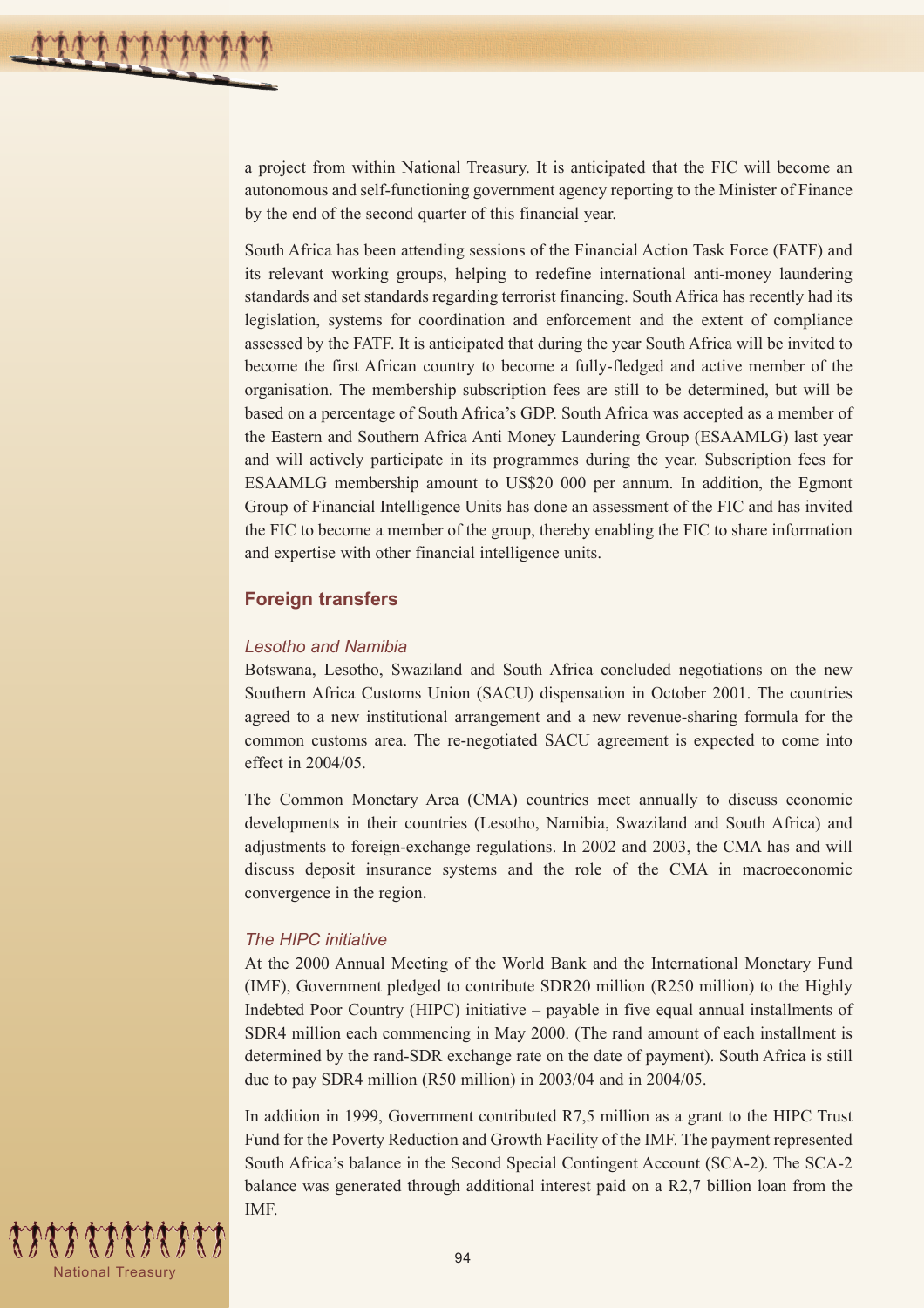The loan was made in 1993 and has since been fully repaid. Government has also approved the total cancellation of bilateral official debt owed by HIPC eligible countries as part of the country's commitment under the initiative to grant debt relief to bilateral debtors.

#### *The African Development Bank and African Development Fund*

During 2001, Government actively participated in the negotiations regarding additions to the funding available from the World Bank and the African Development Bank at below world market rates. South Africa participates in replenishing International Development Association (IDA) and African Development Fund (ADF) resources. Both IDA 13 and ADF 9 have recently been concluded. South Africa's contribution to IDA 13 amounts to R83 million, which will be encashed over a nine-year period from June 2001 to June 2009, and represents a total annual payment of R9,23 million. South Africa will also contribute R24,7 million to ADF, to be paid in three equal installments of R8,2 million each.

In August 2001, Government increased its shareholding in the African Development Bank from 1,0 per cent to 4,1 per cent, making it the fifth-largest shareholder. South Africa currently represents Lesotho, Malawi, Mauritius, Swaziland and Zambia on the Board of Directors. This position will be occupied until June 2003 after which one of the other constituency member countries will nominate a candidate to serve as Executive Director.

The African Development Bank's (ADB) lending strategy in South Africa was revised during 2002. The Bank's medium-term strategy will support Government's objective of adapting the economy to successful globalisation with accelerated growth and democratisation of the ownership of the means of production. Bank lending will be directed mainly towards parastatals and development finance institutions with and without Government guarantee. The ADB's non-lending activities will involve institutional building projects as well as economic and sector work. The Bank will also co-finance private-sector projects with parastatal institutions and extend lines of credit to private financial institutions. Government will monitor progress in the ADB regarding the provision of loans to parastatals on the basis of the strength of their balance sheets and without the backing of a sovereign guarantee.